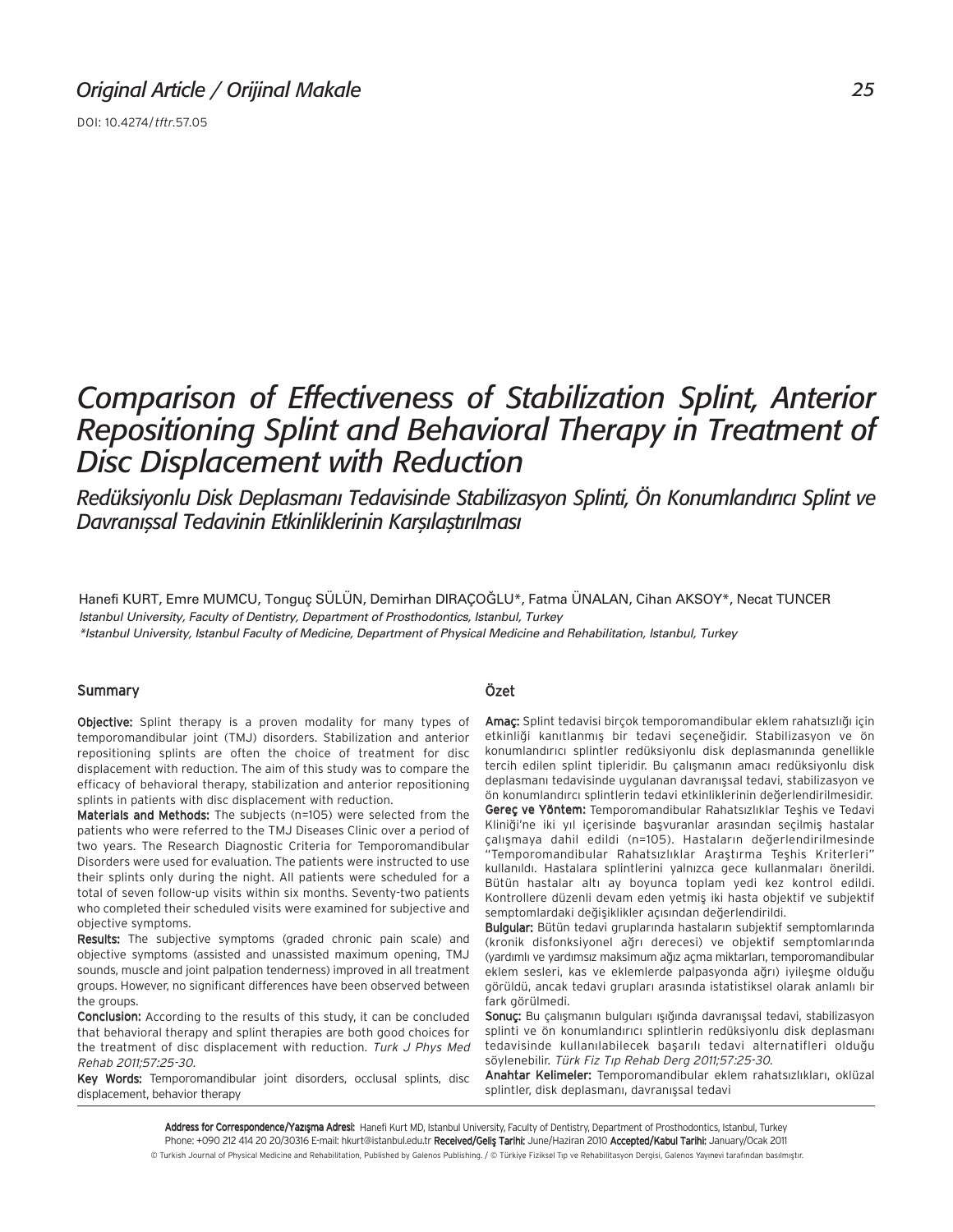# **Introduction**

The prevalence of temporomandibular disorders (TMD) was reported to be 40-60 percent in given and general populations in epidemiologic studies (1). Disc displacement is a commonly seen subgroup among TMD patients (2).

Internal derangement of the temporomandibular joint (TMJ) can be defined as an abnormal relation between the mandibular condyle and the intra-articular disc when the teeth are in occlusion (3). Disc displacement with reduction (DDwR) is a subgroup of internal derangement, in which the intra-articular disc has slipped forward and mouth opening is accompanied by a clicking sound at any stage of opening. In some cases, a second clicking sound is perceived usually during the last stage of mouth closure. DDwR patients may be asymptomatic, except for the clicking sound, or may develop symptoms as joint tenderness on lateral or posterior palpation, joint pain increasing during function, deflection of mandibular midline to the affected side on mouth opening before clicking. Muscle pain usually exists along with internal derangement symptoms.

For the treatment of DDwR, the literature suggests use of splints, physical, behavioral, pharmacologic and surgical therapies (4-19). Each of these treatment modalities can be used individually or may be combined. Various types of splints were investigated for the treatment of DDwR, however, stabilization splints (SS) and anterior repositioning splints (ARS) are the most commonly used types (20). In 1963, Ramfjord (21) described the Michigan splint, which basically is an SS without canine guidance for the treatment of TMD. After Farrar (22) described the ARS in 1971, studies have been carried out to compare the effectiveness of the two splint types (23-28). Some studies concluded that ARS is the best choice for DDwR, whereas others indicated that there is no significant difference between the two splint types. However, to our knowledge there is no study suggesting that the SS is superior to ARS for treatment of DDwR.

Recently, behavioral therapy (BT) has been used for TMD patients suffering from pain and dysfunction either alone or in combination with other treatment modalities. The majority of studies reveal the efficacy of psychologically based treatments for chronic pain; however, the management of TMDs has also benefited from such behavioral interventions as well (29). There is a lack of randomized clinical trials for the comparison of BT to the other conservative treatments at subtypes of TMD. Also, data comparing splint and nonsplint therapies are not widely available (30).

Therefore, the aim of this study is to compare the effectiveness of BT, SS and ARS in patients with DDwR.

# Materials and Methods

#### Subjects

The subjects were selected from the patients who referred for treatment of TMD over a period of two years (February 2002-January 2004) to the TMD Clinic at the Department of Prosthodontics, Faculty of Dentistry, Istanbul University. A trained prosthodontist (HK) in the Research Diagnostic Criteria for Temporomandibular Disorders (RDC/TMD) protocol examined all of the subjects (31).

#### Inclusion Criteria

The patients included in this study were with a RDC/TMD Axis I diagnosis of DDwR (Group IIa) in at least one TMJ and had full dentition with or without third molars.

## Exclusion Criteria

Patients with the following were excluded:

1. Having any other RDC/TMD Axis I diagnosis as disc displacement without reduction, myofascial pain, arthritis;

- 2. History of trauma to the face or jaw;
- 3. History of TMD treatment or surgery;
- 4. Using removable prosthesis.

Simple randomization was used to compose the treatment groups. A total of 105 patients (35 patients for each group) participated in this study. All patients were informed about the study and their informed consents were obtained.

#### Behavioral Therapy Group

The patients in all three groups were informed about the basic anatomy and function of the TMJ, the mechanisms of clicking and locking, possible causes of pain and treatment modalities for DDwR. A booklet including all the information was given to the patients.

The patients in BT group were advised to rest the TMJ as much as possible, to avoid hard and tough food, to use thermal packs and to avoid forehead position and wrong working/sleeping positions.

#### Stabilization Splints Group

For each patient in this group, a SS was constructed for the maxillary arch using 2 mm polyvinyl acetate sheet (Biocryl C, Scheu-Dental GmbH, Germany) and self-curing acrylic resin (Dentalon Plus, Heraeus Kulzer Gmbh & Co., Germany) as described by Okeson (1). Finally, the SSs should have all mandibular buccal cusps and incisal edges contact the flat surfaces of the appliance in centric relation and during protrusive and lateral movements, only the mandibular canines should exhibit contact on the appliance beyond freedom in centric. The patients were asked to wear their splints only at night for 6 months. A booklet was given about the splint usage to all patients. The splints were adjusted during the course of the therapy.

#### Anterior Repositioning Splints Group

For each patient in this group, an ARS was constructed for the maxillary arch using 2 mm polyvinyl acetate sheet (Biocryl C) and self-curing acrylic resin (Dentalon Plus) as described by Okeson (1). An anterior stop is used to locate the correct anterior position, which is the sufficient protrusion that eliminates the reciprocal click. The correct anterior position is marked with an articulating paper, and then grooved with a small round bur. The groove helps to locate the correct mandibular position. Finally, in the established forward position, all mandibular teeth should contact on the surface of the ARS. The forward position established by the appliance should eliminate the joint symptoms. The patients were asked to wear the splints at night for 6 months. A booklet was given about the splint usage to all patients. The splints were adjusted during the course of the therapy. Two of the patients, had reciprocal clicks for a second time during controls and their splints were repositioned to eliminate the symptoms.

#### Data Collection

All patients were scheduled for recalls in one-, seven-, fifteen-, thirty-, ninety-, and one hundred eighty-day intervals. The given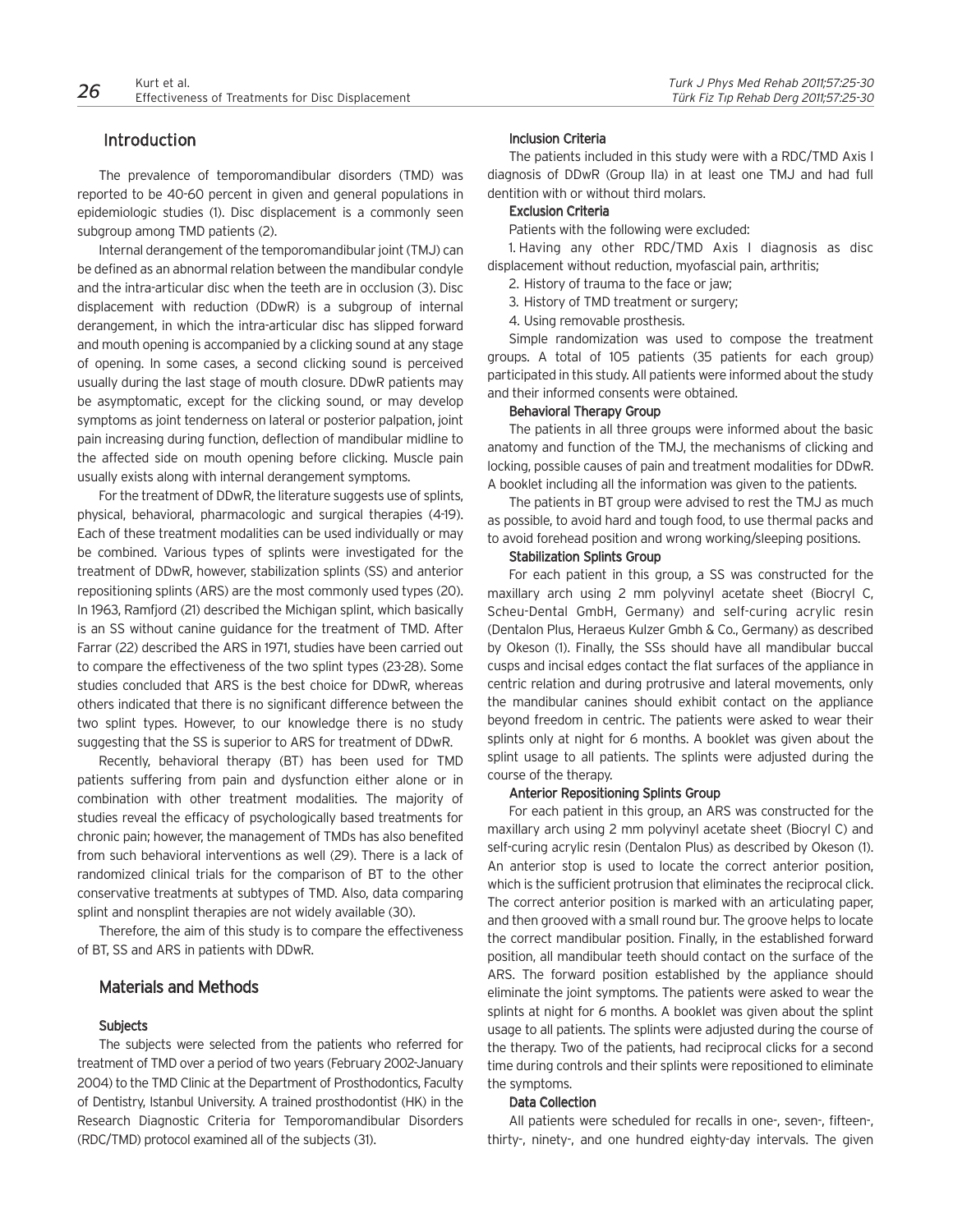information about the problem and solutions was repeated for patients in the BT group and adjustments were made in the splint groups at each appointment. The examinations of all patients were completed according to the RDC/TMD at the beginning and at the end of the therapies.

The RDC/TMD evaluates the pain with palpation by using the scale (0=no pain, pressure only; 1=mild pain; 2=moderate pain; 3=severe pain), but cannot compare the pain scores before and after treatment. The scale below was designed for this study.

No Change: The pain scores with palpation did not differ before and after treatment.

**Improved:** The pain score with palpation before treatment was 3 and decreased to 2 or 1 after treatment; the pain score before treatment was 2 and decreased to 1 after treatment.

**Cured:** The pain score with palpation before treatment was 3, 2 or 1 and decreased to 0.

**Exacerbated:** The pain score with palpation before treatment increased after treatment.

## Statistical Analyses

All statistical analyses were performed with the NSCC 2000 (Kaysville, Utah, USA) software program, and the level of significance was set at p<0.05. During the statistical evaluation, along with the descriptive statistical methods (mean, standard deviation), parameters with normal distribution for the comparison of quantitative data were evaluated with one-way ANOVA. The qualitative data were assessed using the chi-square test.

## **Results**

Since 35 patients were randomly assigned to one of the three treatment groups, a total of 105 patients were included in the study. Three patients in the ARS group wanted to leave the treatment and 2 patients in the BT group wanted to have splints. One patient in the BT group moved to another city. One patient in the SS group had a trauma to his face. Twelve patients in each ARS and BT group and 1 patient in the SS group did not return for recalls.

Finally, 20 patients (3 bilateral, 17 unilateral DDwR, 17 women and 5 men; mean age: 26.9±11.01 years) in the BT group, 32 patients (3 bilateral, 29 unilateral DDwR, 29 women and 3 men; mean age: 27.16±8.08 years) in the SS group and 20 patients (5 bilateral, 15 unilateral DDwR, 11 women and 9 men; mean age: 26.55±10.19 years) in the ARS group continued with follow-ups.

The subjective symptoms of the patients could be evaluated using the RDC/TMD Axis II. The chronic pain grade classifications for each subject were achieved by calculating the scores of questions 7-13 in the Axis II. Before treatment, the majority of patients had chronic pain grade I and II. After treatment, even though the chronic pain grades in all treatment groups improved, there was no statistically significant difference between the groups (Table 1-2).

The measurements of vertical jaw opening, joint sounds and pain with palpation were evaluated using the RDC/TMD Axis I.

According to vertical jaw opening, an increase in unassisted opening without pain, maximum unassisted opening and maximum assisted opening were observed after treatment, but there was no statistically significant difference between the treatment groups (Table 3).

Reciprocal clicking is the chief clinical symptom of DDwR. Elimination of clicks by opening and closing in a protruded jaw position is the most important finding for differentiating DDwR from hypermobility and local soft tissue thickening on the articular eminence, which also have the opening and closing click symptom. If the click could be eliminated in a protruded or more anterior jaw position "Yes" was marked. If the click was not eliminated, "No" was

| <b>Chronic Pain</b> |                            | Treatment                           |                          |             |  |  |  |  |  |
|---------------------|----------------------------|-------------------------------------|--------------------------|-------------|--|--|--|--|--|
| Grade               | Stabilization Splint n (%) | Anterior Repositioning Splint n (%) | Behavioral Therapy n (%) | Total n (%) |  |  |  |  |  |
| Grade O             | 0(0)                       | 0(0)                                | 3(15.0)                  | 3(4.2)      |  |  |  |  |  |
| Grade I             | 13(40.6)                   | 11(55.0)                            | 10(50.0)                 | 34 (47.2)   |  |  |  |  |  |
| Grade II            | 18(56.3)                   | 9(45.0)                             | 6(30.0)                  | 33(45.8)    |  |  |  |  |  |
| Grade III           | (3.1)                      | 0(0)                                | 1(5.0)                   | 2(2.8)      |  |  |  |  |  |
| Total               | 32 (100.0)                 | 20 (100,0)                          | 20 (100.0)               | 72 (100.0)  |  |  |  |  |  |
| Chi-Square Test     | $\chi^2$ :11.16 p=0.08     |                                     |                          |             |  |  |  |  |  |

Table 1. Chronic pain grades before the treatment.

Table 2. Chronic pain grades after the treatment.

| <b>Chronic Pain</b> |                            |                                     |                          |             |
|---------------------|----------------------------|-------------------------------------|--------------------------|-------------|
| Grade               | Stabilization Splint n (%) | Anterior Repositioning Splint n (%) | Behavioral Therapy n (%) | Total n (%) |
| Grade O             | 11(34.4)                   | 13(65.0)                            | 11(55.0)                 | 35(48.6)    |
| Grade I             | 11(34.4)                   | 4(20.0)                             | 5(25.0)                  | 20(27.8)    |
| Grade II            | 10(31.3)                   | 3(15.0)                             | 4(20.0)                  | 17(23.6)    |
| Total               | 32 (100.0)                 | 20 (100.0)                          | 20 (100.0)               | 72 (100.0)  |
| Chi-Square Test     | $\chi^2$ :5.12 p=0.27      |                                     |                          |             |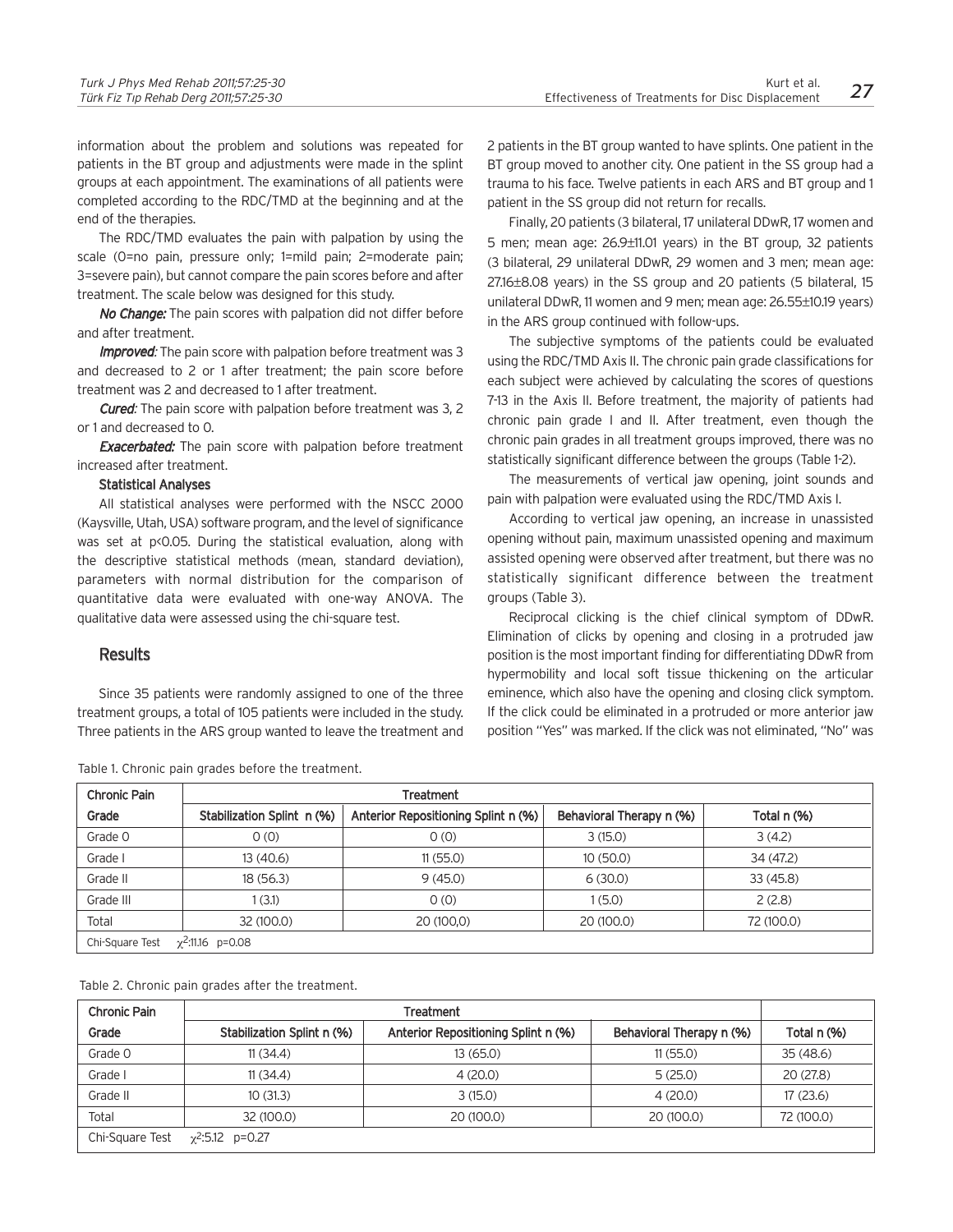marked. If the subject lacked either a reproducible opening click or a reproducible closing click, "NA" was marked. After the treatment, in all treatment groups the number of joints with reproducible reciprocal click was decreased. However, no statistically significant difference was found between the treatment groups (Table 4 and 5).

Muscle pain is not a primary complaint of the patients with DDwR, but it can be seen together with TMJ pain. However, a reduction in the number of subjects with muscle pain in all groups was observed, but there was no statistically significant difference among the groups.

When TMJ pain on palpation was evaluated, no statistically significant differences were found, except for the lateral pole of the right TMJ (Table 6).

# **Discussion**

In some of the previous studies designed for evaluation of effectiveness of splint therapies, untreated control groups were used (23,25,28) but not in some others (27). In these studies, the patients included in the so-called "control group" or "natural course", cannot be evaluated as untreated. When patients are observed periodically, the inert untreated group turns into an active treatment group because of the changes in the patient's cognitive expectancy (Hawthorne effect). Thus, this study included a BT group instead of control group or natural course group.

The results of this study showed that maximum mouth opening in all treatment groups improved, but there was no statistically significant difference between groups. Limited mouth

|                                                       | <b>Stabilization Splint</b><br>(Mean±SD) | <b>Anterior Repositioning</b><br>Splint (Mean±SD) | <b>Behavioral Therapy</b><br>(Mean±SD) | F.   | Sig.  |
|-------------------------------------------------------|------------------------------------------|---------------------------------------------------|----------------------------------------|------|-------|
| Unassisted opening without pain<br>(before treatment) | 36.56±10.14                              | 38.80±9.97                                        | 39.70+9.15                             | 0.71 | 20.05 |
| Unassisted opening without pain<br>(after treatment)  | 43.44+7.82                               | 43.95±10.42                                       | 42.50+9.81                             | 0.13 | 20.05 |
| Maximum unassisted opening<br>(before treatment)      | 46.91±6.96                               | 47.00±5.88                                        | 47.35±7.88                             | 0.03 | 20.05 |
| Maximum unassisted opening<br>(after treatment)       | $48.63 + 7.2$                            | 50.70+7.85                                        | $49.10+7.3$                            | 0.50 | 20.05 |
| Maximum assisted opening<br>(before treatment)        | $50.28 + 6.38$                           | 50.10±5.56                                        | $50.55 \pm 7.21$                       | 0.03 | 20.05 |
| Maximum assisted opening<br>(after treatment)         | 51.66±6.88                               | 53.35+7.98                                        | $52.00+7$                              | 0.35 | 20.05 |
| One-Way ANOVA test                                    |                                          |                                                   |                                        |      |       |

Table 3. Vertical jaw opening in treatment groups before and after treatment.

Table 4. The elimination of reciprocal click by opening and closing in a protruded jaw position before treatment.

| <b>Before Treatment</b> |           | Stabilization Splint<br>$(n=32)$ | %    | Anterior Repositioning Splint<br>$(n=20)$ | %    | <b>Behavioral Therapy</b><br>$(n=20)$ | %    |        |
|-------------------------|-----------|----------------------------------|------|-------------------------------------------|------|---------------------------------------|------|--------|
| Right                   | Yes       | 18                               | 56.3 | 13                                        | 65.0 | 14                                    | 70.0 | p>0.05 |
|                         | <b>NA</b> | 14                               | 43.8 |                                           | 35.0 | ь                                     | 30.0 |        |
| Left                    | Yes       | 17                               | 53.1 | 12                                        | 60.0 | 9                                     | 45.0 | p>0.05 |
|                         | <b>NA</b> | 15                               | 46.9 | 8                                         | 40.0 |                                       | 55.0 |        |
| Chi-Square Test         |           |                                  |      |                                           |      |                                       |      |        |

Table 5. The elimination of reciprocal click by opening and closing in a protruded jaw position after treatment.

| <b>AfterTreatment</b> |           | <b>Stabilization Splint</b><br>$(n=32)$ | %    | Anterior Repositioning Splint<br>$(n=20)$ | %    | <b>Behavioral Therapy</b><br>$(n=20)$ | %    |        |
|-----------------------|-----------|-----------------------------------------|------|-------------------------------------------|------|---------------------------------------|------|--------|
| Right                 | <b>No</b> |                                         | 6.3  | 0                                         | 0.0  |                                       | 5.0  |        |
|                       | Yes       |                                         | 21.9 | 3                                         | 15.0 | 6                                     | 30.0 | p>0.05 |
|                       | <b>NA</b> | 23                                      | 71.9 | 17                                        | 85.0 | 13                                    | 65.0 |        |
| Left                  | <b>No</b> |                                         | 6.3  | 0                                         | 0.0  |                                       | 0.0  |        |
|                       | Yes       |                                         | 6.3  | 6                                         | 30.0 | 5                                     | 25.0 | p>0.05 |
|                       | <b>NA</b> | 28                                      | 87.5 | 14                                        | 70.0 | 15                                    | 75.0 |        |
| Chi-Square Test       |           |                                         |      |                                           |      |                                       |      |        |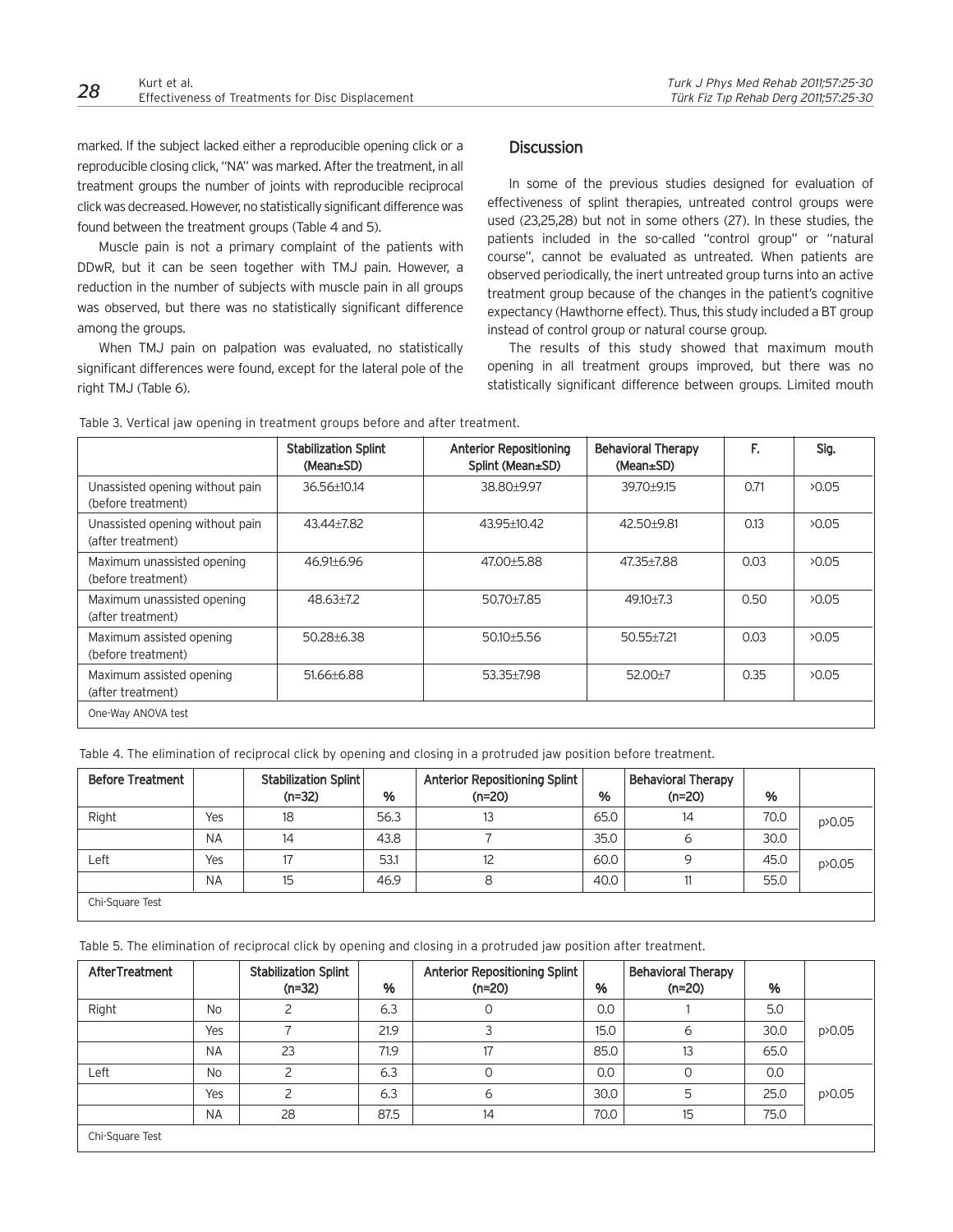opening is not the chief complaint in DDwR patients, especially in those who do not experience myofascial pain. Therefore, it is not surprising that there was no difference between the splint groups and BT group.

The chief complaint of DDwR patients was the reciprocal clicking. The treatment groups did not differ regarding the disappearance of reciprocal clicking and the results corroborated the results reported by Nicolakis et al. (32) that BT can be as successful as splint treatment and this treatment choice should be kept in mind. However, these results do not mean that splints are unnecessary. There was no difference in the disappearance of reciprocal clicks between the groups in our study, while regarding the improvement in pain with palpation of TMJ, a significant difference was observed, which was due to the occurrence of exacerbated pain in four subjects in the BT group.

In case of DDwR, it should be investigated whether the healing criteria are appropriate for this disorder. The main question is whether the reposition of the disc/the vanishing of the clicking sound should be considered as a success or the vanishing of pain and functional deficit despite the continuation of the click. After 2.5 years of follow-up, Okeson et al. (33) reported that there was no clicking sound in 34% of the patients with DDwR, but that the success rate went up to 75% when asymptomatic clicking and even to 80% when patient's satisfaction of the therapy result were considered as success. According to Davies et al., the clicking improved in 55–88 percent of patients after 3 months of splint therapy, but the success rate rose to 90% when patients were asked about their satisfaction after three years. These results show that patients value their quality of life more than the clicking (34-36).

There was no statistically significant difference between the treatment groups when analyzing the improvement in muscle pain on palpation. When the pain intensity was examined before and after the treatment, there was a significant difference between the pre- and post-treatment values in all therapy groups. Our results are not in concordance with the results of the meta-analysis where the ARS was superior to the SS in patients with DDwR in terms of pain management (20). However, nearly all of the patients in our study suffered functionally impairing chronic pain before treatment.

Dworkin et al. (37) reported that BT showed similar successful results as pharmacological, physical and splint therapies in patients with chronic pain level 0, 1 or 2.

In the present study, subjective and objective symptoms in patients with DDwR improved in all treatment groups. When one investigates the literature about TMD treatment, all studies compare the objective findings of clinical and radiological examinations, but the subjective findings as chronic pain degree, depression and somatization are not taken into consideration. However, Dworkin et al. (37,38) in 2002 investigated the efficacy of brief cognitive BT interventions that emphasize education and skills training for the self-management of TMD. They concluded that self-management of TMD may offer real benefit to a significant number of TMD patients. The use of RDC/TMD psychosocial assessment criteria can contribute to a successful clinical decision-making in the management of TMD. Also, Truelove et al. (30) in 2006 compared three treatment modalities: self-care treatment without any intraoral splint appliance (UT), UT plus a conventional flat-plane hard acrylic splint (HS), and UT plus a soft vinyl (a low-cost athletic mouth guard) splint (SS). All patients improved over time and the authors suggest that clinicians who treat patients with TMD should consider prescribing low-cost non-splint self-care therapy for most patients.

This clinical research showed no significant difference between the treatment groups. However, if the allocation of 33 drop-out patients out of 105 voluntary participants is analyzed, it is to be pointed out that demands for treatment change and discontinuance at follow-ups in the ARS and BT groups particularly are clearly more frequent than in the SS groups.

# **Conclusion**

Within their limits, the results of this study indicate that splint therapies and BT are both successful choices for the treatment of DDwR.

|  |  |  | Table 6. Number of subjects with improvement in TMJ pain with palpation. |
|--|--|--|--------------------------------------------------------------------------|
|--|--|--|--------------------------------------------------------------------------|

|                                                         |             | <b>Stabilization Splint</b> |       |                |       | <b>Anterior Repositioning Splint</b> |       | <b>Behavioral Therapy</b> |  |  |
|---------------------------------------------------------|-------------|-----------------------------|-------|----------------|-------|--------------------------------------|-------|---------------------------|--|--|
|                                                         |             | $(n=32)$                    | %     | $(n=20)$       | %     | $(n=20)$                             | %     |                           |  |  |
|                                                         | No change   | 12                          | 37.50 | 3              | 15.00 | 4                                    | 20.00 | x2:18.57                  |  |  |
| TMJ Lateral pole                                        | Improved    | $\overline{7}$              | 21.90 | 10             | 50.00 | 3                                    | 15.00 |                           |  |  |
| "outside" Right                                         | Cured       | 13                          | 40.60 | 7              | 35.00 | 9                                    | 45.00 | p=0.005*                  |  |  |
|                                                         | Exacerbated | $\circ$                     | 0.00  | $\Omega$       | 0.00  | 4                                    | 20.00 |                           |  |  |
|                                                         | No change   | 6                           | 18.80 |                | 5.00  | 3                                    | 15.00 |                           |  |  |
| TMJ Lateral pole                                        | Improved    | 11                          | 34.40 | $\overline{7}$ | 35.00 | 3                                    | 15.00 | $\chi$ 2:7.03             |  |  |
| "outside" Left                                          | Cured       | 15                          | 46.90 | 12             | 60.00 | 13                                   | 65.00 | $p = 0.31$                |  |  |
|                                                         | Exacerbated | 0                           | 0.00  | $\circ$        | 0.00  |                                      | 5.00  |                           |  |  |
| <b>TMJ Posterior</b>                                    | No change   | 14                          | 43.80 | 5              | 25.00 | 5                                    | 25.0  |                           |  |  |
| attachment                                              | Improved    | 5                           | 15.60 | 5              | 25.00 | 4                                    | 20.0  | $\chi$ 2:5.37             |  |  |
| "inside ear"                                            | Cured       | 13                          | 40.60 | 10             | 50.00 | 10                                   | 50.0  | $p = 0.49$                |  |  |
| Right                                                   | Exacerbated | $\circ$                     | 0.00  | $\circ$        | 0.00  |                                      | 5.0   |                           |  |  |
| <b>TMJ Posterior</b><br>attachment<br>"inside ear" Left | No change   | 6                           | 18.80 | 5              | 25.00 | $\overline{4}$                       | 20.00 |                           |  |  |
|                                                         | Improved    | 11                          | 34.40 | 5              | 25.00 | 3                                    | 15.00 | $\chi$ 2:4.89             |  |  |
|                                                         | Cured       | 14                          | 43.80 | 10             | 50.00 | 11                                   | 55.00 | $p = 0.55$                |  |  |
|                                                         | Exacerbated | 1                           | 3.10  | 0              | 0.00  | $\overline{c}$                       | 10.00 |                           |  |  |
| Chi-Square Test. *p<0,01                                |             |                             |       |                |       |                                      |       |                           |  |  |